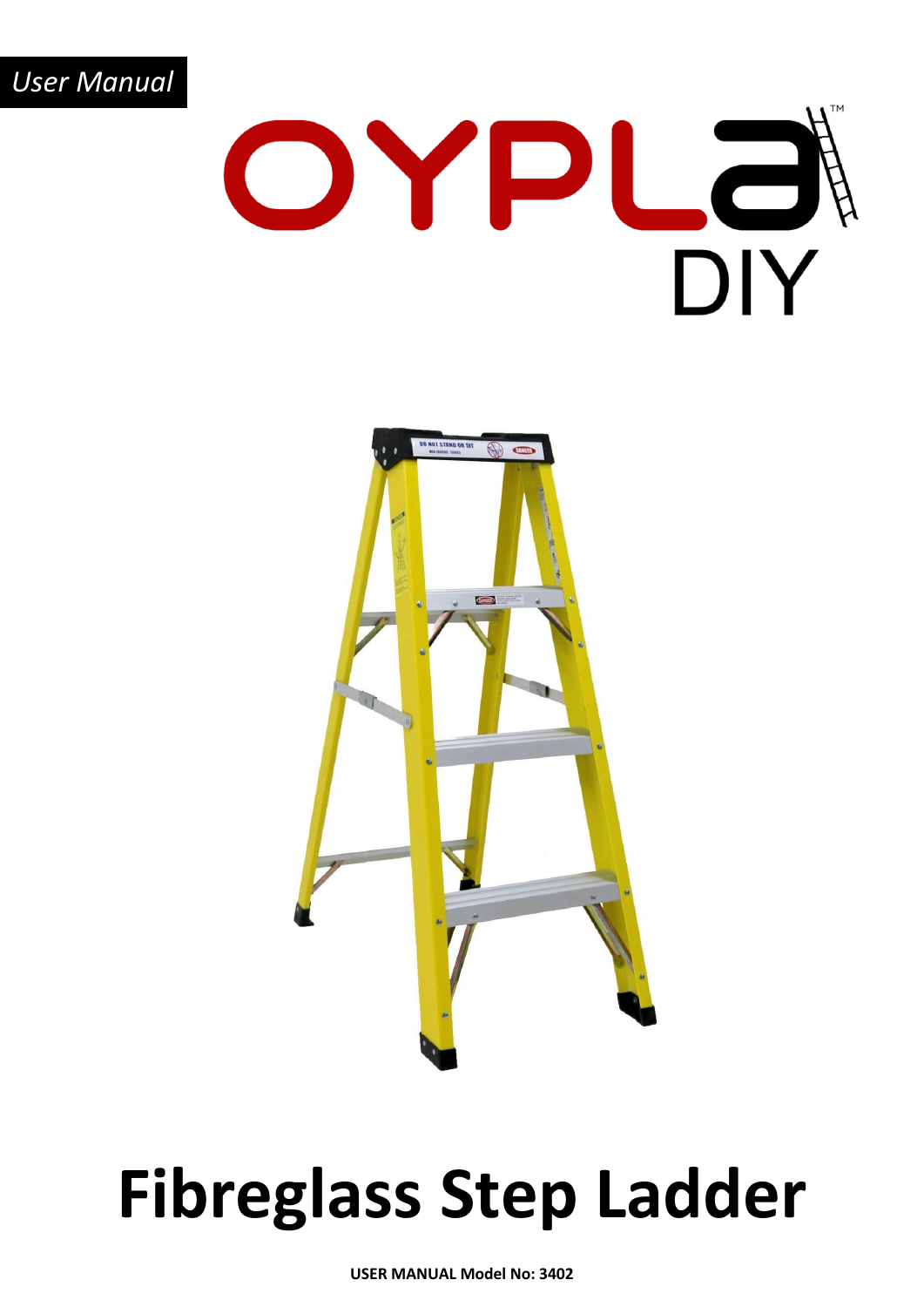# **Safety Instructions**

### **Notice: Ensure you read and fully understand instructions before use**

**While every attempt is made to ensure the highest degree of protection in all equipment, we cannot guarantee freedom from injury. The user assumes all risk of injury due to use. All merchandise is sold on this condition, which no representative of the company can waive or change.**

- This product is not a toy, and is only to be used for its designated purpose.
- Never carry out any alterations or modifications to the ladder design.
- Do not move a ladder whilst standing on it.
- For outdoor use, use caution to the wind.
- Do not overload the product.
- Make sure to distribute weight evenly on the ladder.
- Do not use the step ladder on uneven ground.
- When using the step ladder, be sure to only stand on lower treads. Never step on the tread at the stop.
- Keep your body centred and do not over reach as this will increase the chance of falling and injury.
- Keep fingers, loose clothing, and hair away whilst folding the product.
- This product is not suitable for use by children.
- Leaving the product outside and exposed to weather, especially direct sunlight, rain and salt air, will speed the weathering process. This can be slowed by removing the product from these conditions, or covering the product with a suitable cover.
- Do not spend long periods on a ladder without regular breaks. Tiredness is a risk.
- Prevent damage of the ladder when transporting e.g. by fastening and, ensure they are suitably placed to prevent damage.
- Do not use the ladder if contaminated, e.g. with wet paint, mud, oil or snow.
- Do not use the ladder outside in adverse weather conditions, such as strong wind.
- For professional use, a risk assessment shall be carried out respecting the legislation in the country of use.
- Ensure the ladder is suitable for the task.
- Use non-conductive ladders for unavoidable live electrical work.
- When positioning the ladder, take into account risk of collision with the ladder e.g. from pedestrians, vehicles, or doors. Secure doors (not fire exits) and windows where possible in the work area.
- Warning, electricity hazard. Identify any electrical risks in the work area, such as overhead lines or other exposed electrical equipment and do not use the ladder where electrical risks occur.



- Any horizontal surface which looks like a platform on a standing ladder that is not designed for standing on (e.g. a plastic work tray) shall be clearly indicated on that surface.
- If the product is damaged or has any defects, please contact **cservice@oypla.com**

#### **DO NOT EXCEED THE 150KG LOAD CAPACITY**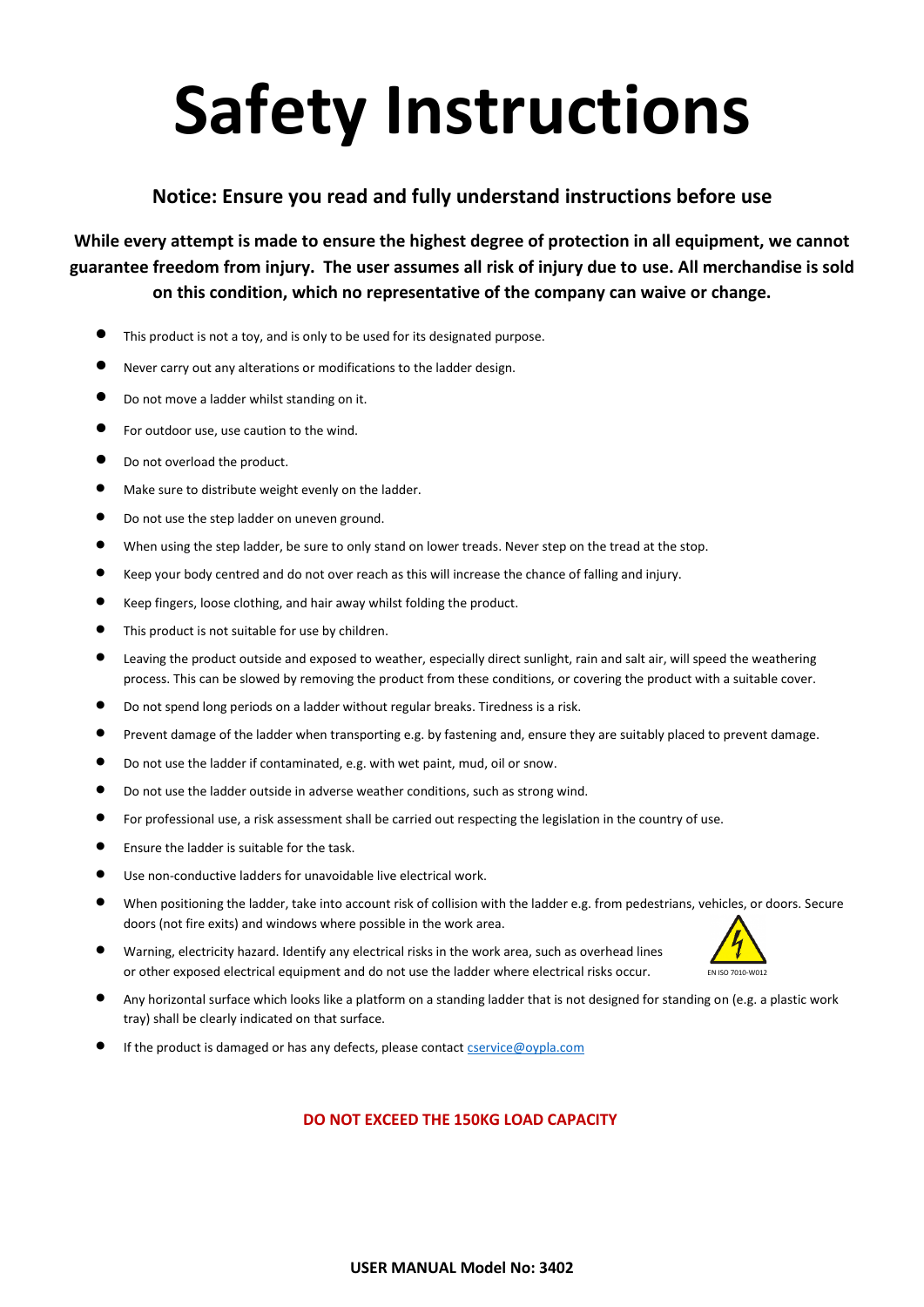

Warning, fall from the ladder.



Refer to instruction manual/booklet



Inspect the ladder after delivery. Before every use visually check the ladder is not damaged and is safe to use. Do not use a damaged ladder.



Maximum total load



Do not use the ladder on a unlevel or infirm base.



Do not overreach.



Do not erect ladder on contaminated ground.



Maximum number of users.



Do not ascend or descend unless you are facing the ladder.



Warning, electricity hazard Identify any electrical risks in the work area, such as overhead lines or other exposed electrical equipment and do not use the ladder where electrical risks occur.



Do not stand on the top two steps/rungs of a standing ladder without a platform and a hand/knee rail.



Keep a secure grip on the ladder when<br>ascending and descending. Maintain a handhold whilst working from a ladder or take additional safety precautions if you cannot.



Avoid work that imposes a sideways load on ladders, such as side-on drilling through solid materials.



Do not carry equipment which is heavy or difficult to handle while using a ladder.



Do not wear unsuitable footwear when climbing a ladder.



Do not use the ladder if you are not fit enough. Certain medical conditions or medication, alcohol or drug abuse could make ladder use unsafe.



Do not use the ladder as a bridge.



Ladder for professional use.



Do not step off the side of standing ladder onto another surface.



Open the ladder fully before use.



Standing ladders shall not be used as a<br>leaning ladder unless it is designed to do so.